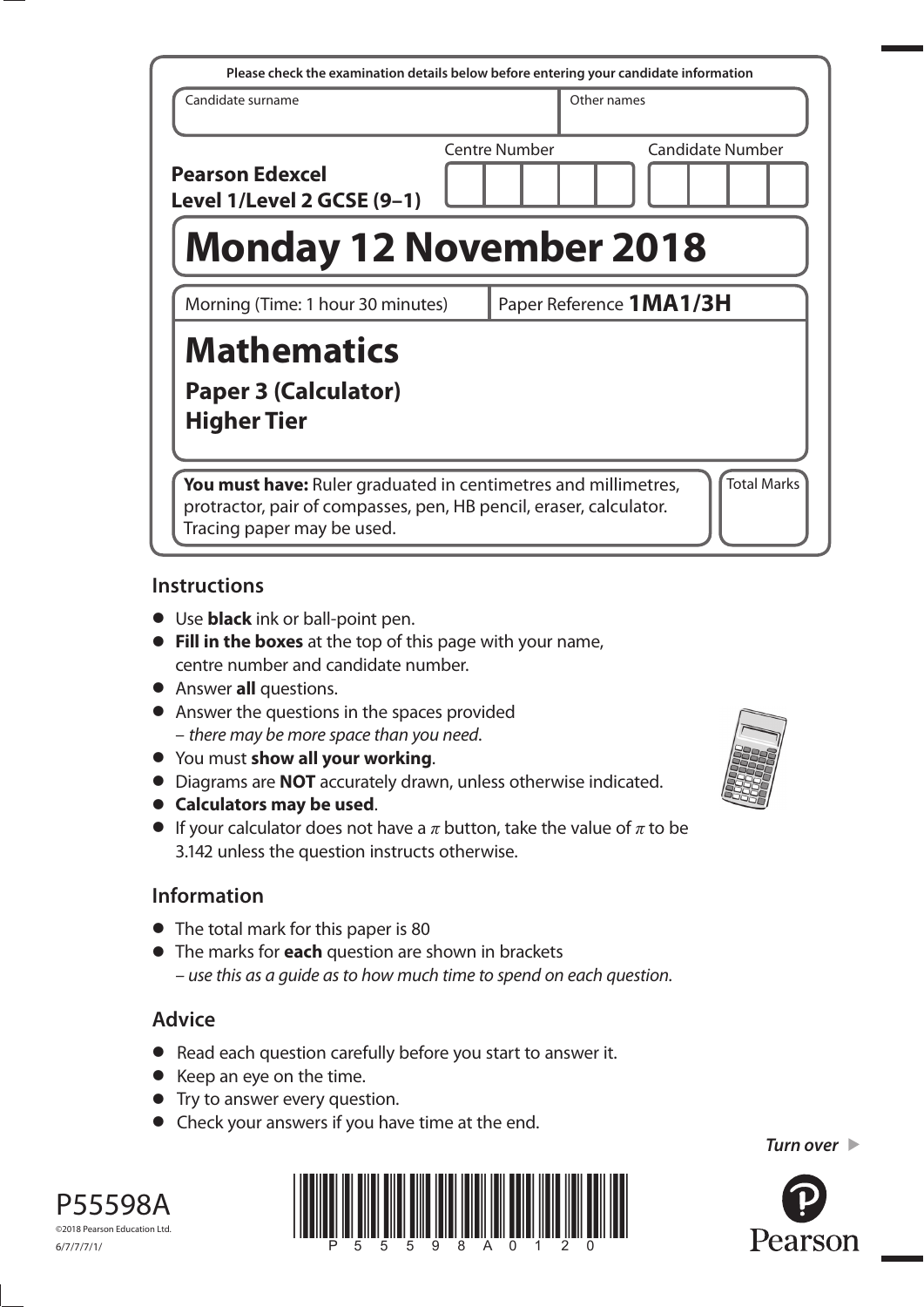....................................................... **(1)**

....................................................... **(2)**

**DO NOT WRITE IN THIS AREA** 

**(Total for Question 1 is 3 marks)**

**Answer ALL questions.**

**Write your answers in the spaces provided.**

**You must write down all the stages in your working.**

**2** Last year Jo paid £245 for her car insurance. This year she has to pay £883 for her car insurance.

**1** (a) Write 7357 correct to 3 significant figures.

2

Write down all the figures on your calculator display.

2 + .

(b) Work out  $\frac{\sqrt{17 + 4}}{7.3^2}$ 

Work out the percentage increase in the cost of her car insurance.

**(Total for Question 2 is 3 marks)**

.......................................................%

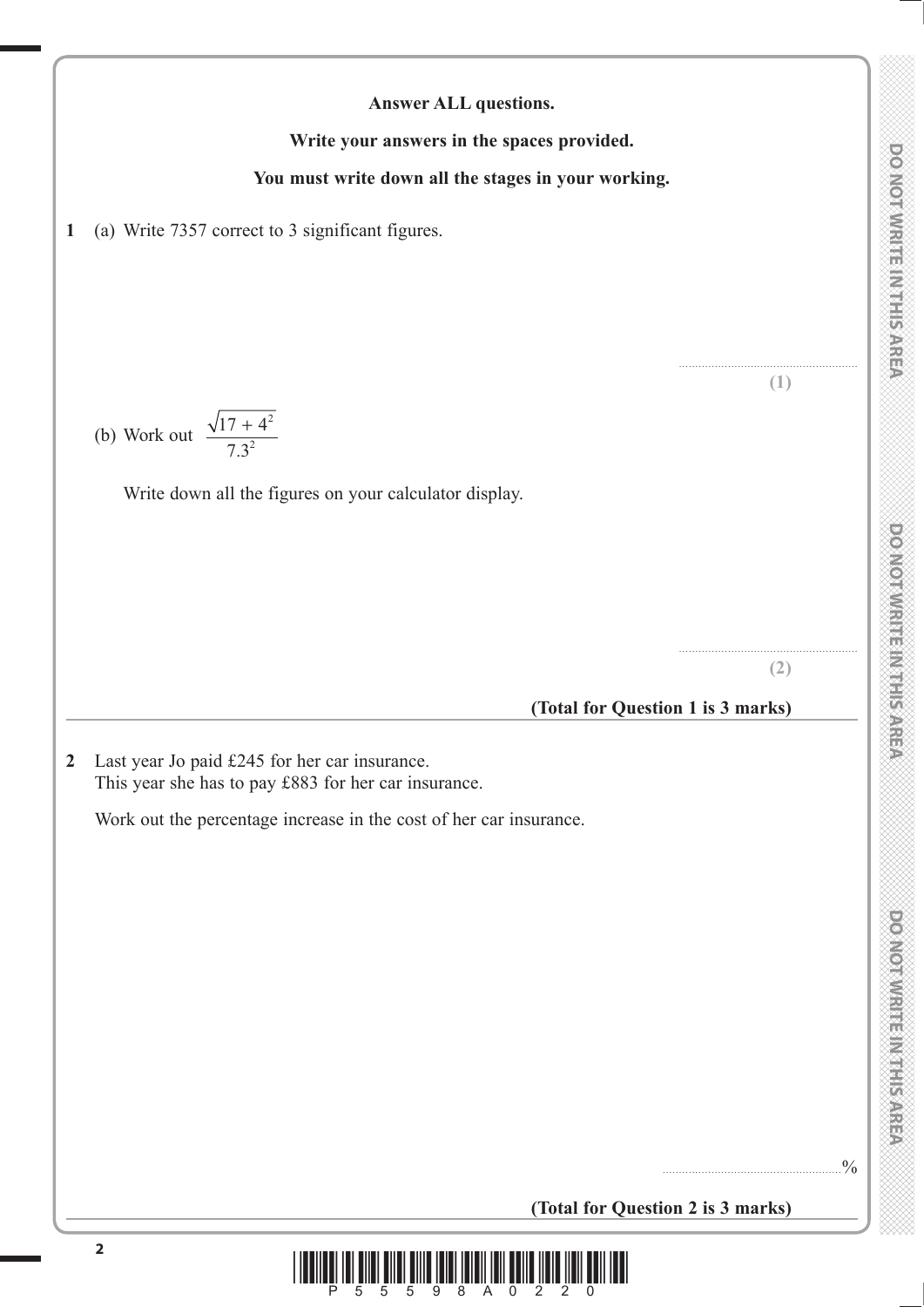**3** (a) Complete this table of values for  $y = x^2 + x - 4$ 

|  | $-3$ $-2$ $-1$ $-1$ 0 1 2 3 |  |  |
|--|-----------------------------|--|--|
|  | $\overline{\phantom{a}}$    |  |  |

**(2)**





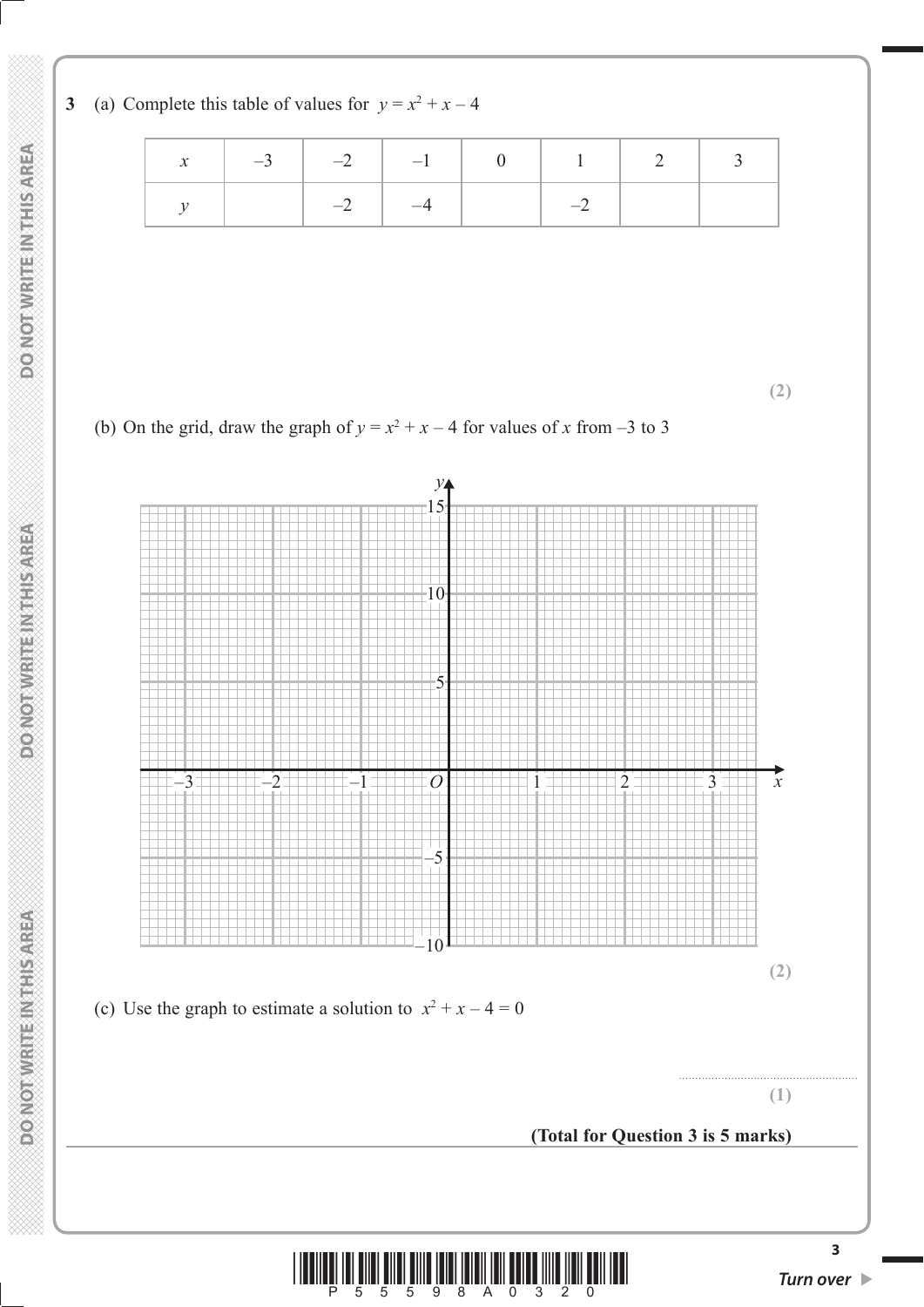**THIS AREA DO NOT WRITE IN THIS AREA DO NOT WRITE IN THIS AREA DO NOT WRITE IN THIS AREA DO NOT WRITE IN THIS AREA DO NOT WRITE IN THIS AREA DO NOT WRITE IN THE INTERNATIONAL CONTINUES.** DO NOT WIRTE IN THIS AREA

**(2)**

DONOINVERTE MILLION 00

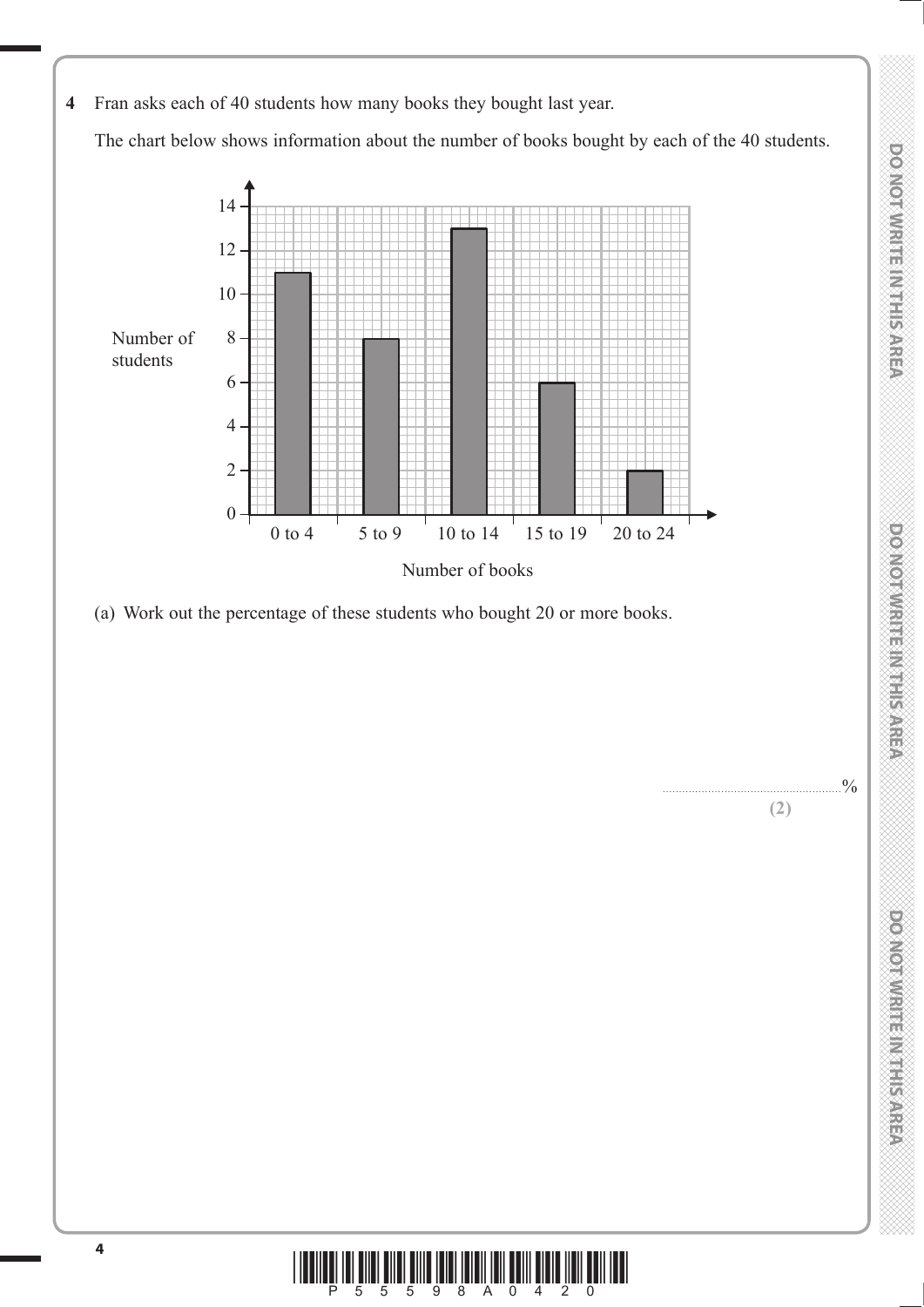(b) Show that an estimate for the mean number of books bought is 9.5 You must show all your working.

**(Total for Question 4 is 6 marks)**

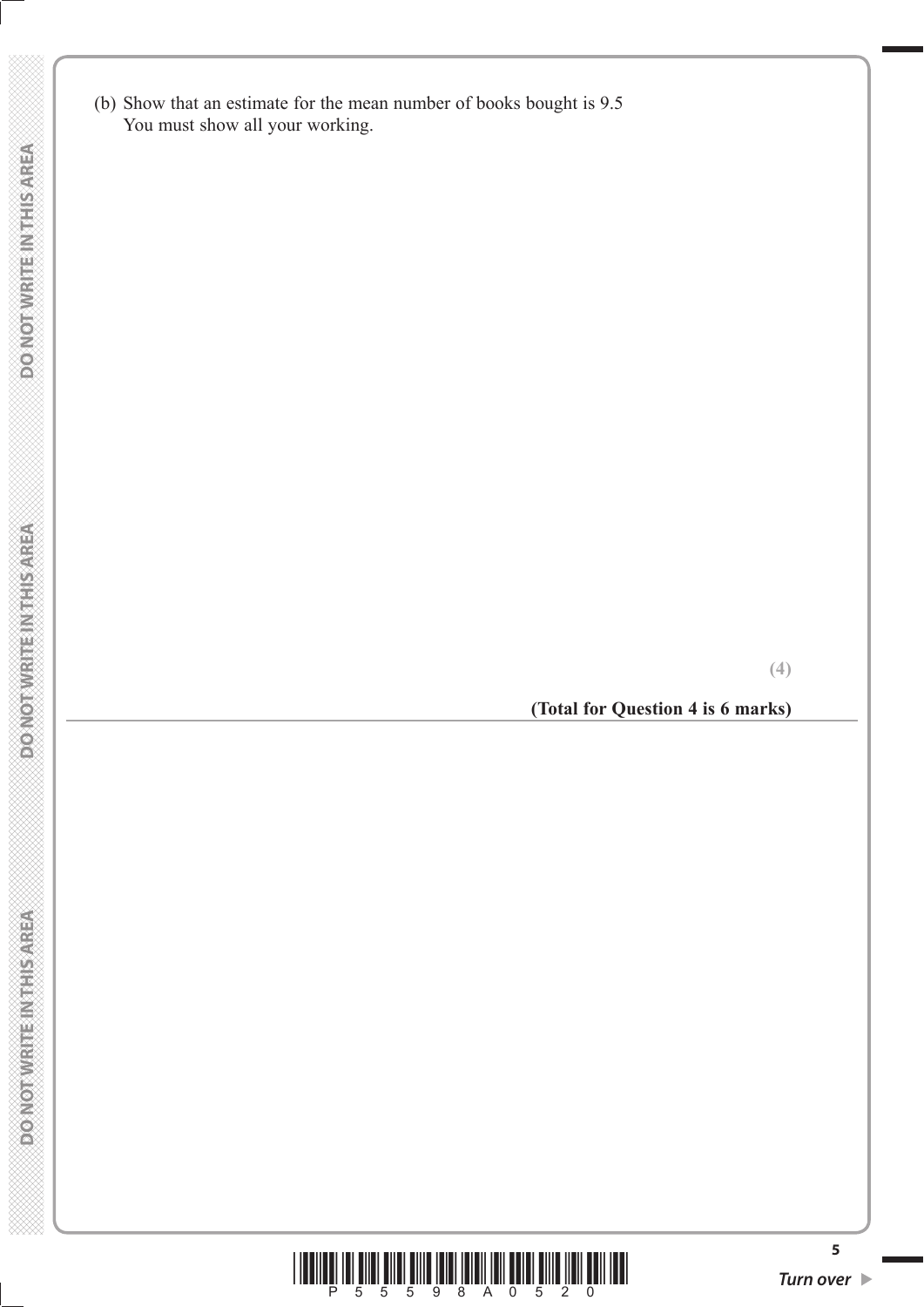**DOOMORATION ENGINEERING** 

**5** Lara is a skier.

 She completed a ski race in 1 minute 54 seconds. The race was 475 m in length.

Lara assumes that her average speed is the same for each race.

 (a) Using this assumption, work out how long Lara should take to complete a 700 m race. Give your answer in minutes and seconds.

| minutes | seconds |  |
|---------|---------|--|
|         | (3      |  |

Lara's average speed actually increases the further she goes.

(b) How does this affect your answer to part (a)?

**(1)**

 **(Total for Question 5 is 4 marks)**



...................................................................................................................................................................................................................................................

...................................................................................................................................................................................................................................................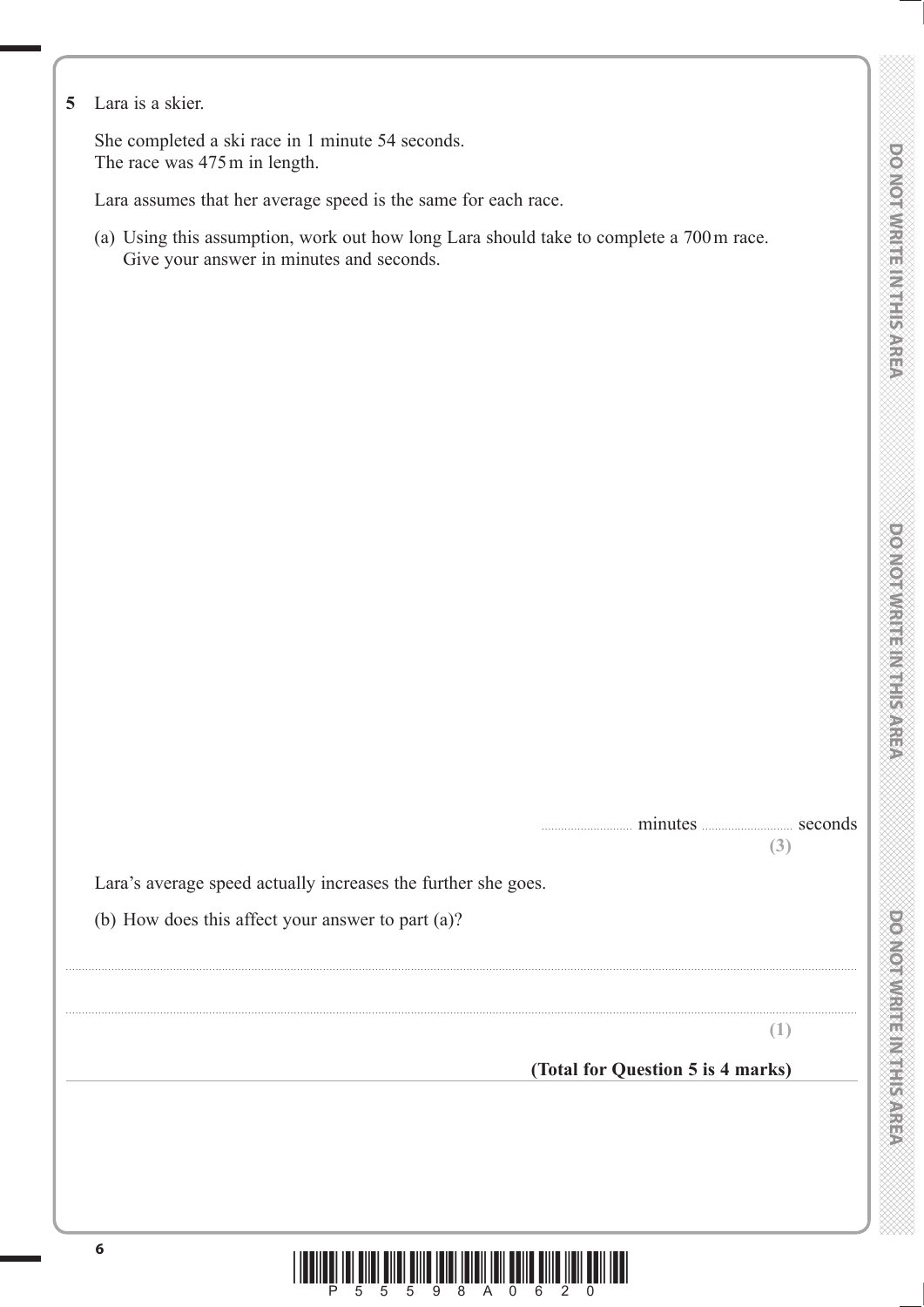**6** *ABC* is a right-angled triangle.



 $AC = 14$  cm. Angle  $C = 90^\circ$ 

size of angle *B* : size of angle  $A = 3:2$ 

 Work out the length of *AB*. Give your answer correct to 3 significant figures.



#### **(Total for Question 6 is 4 marks)**

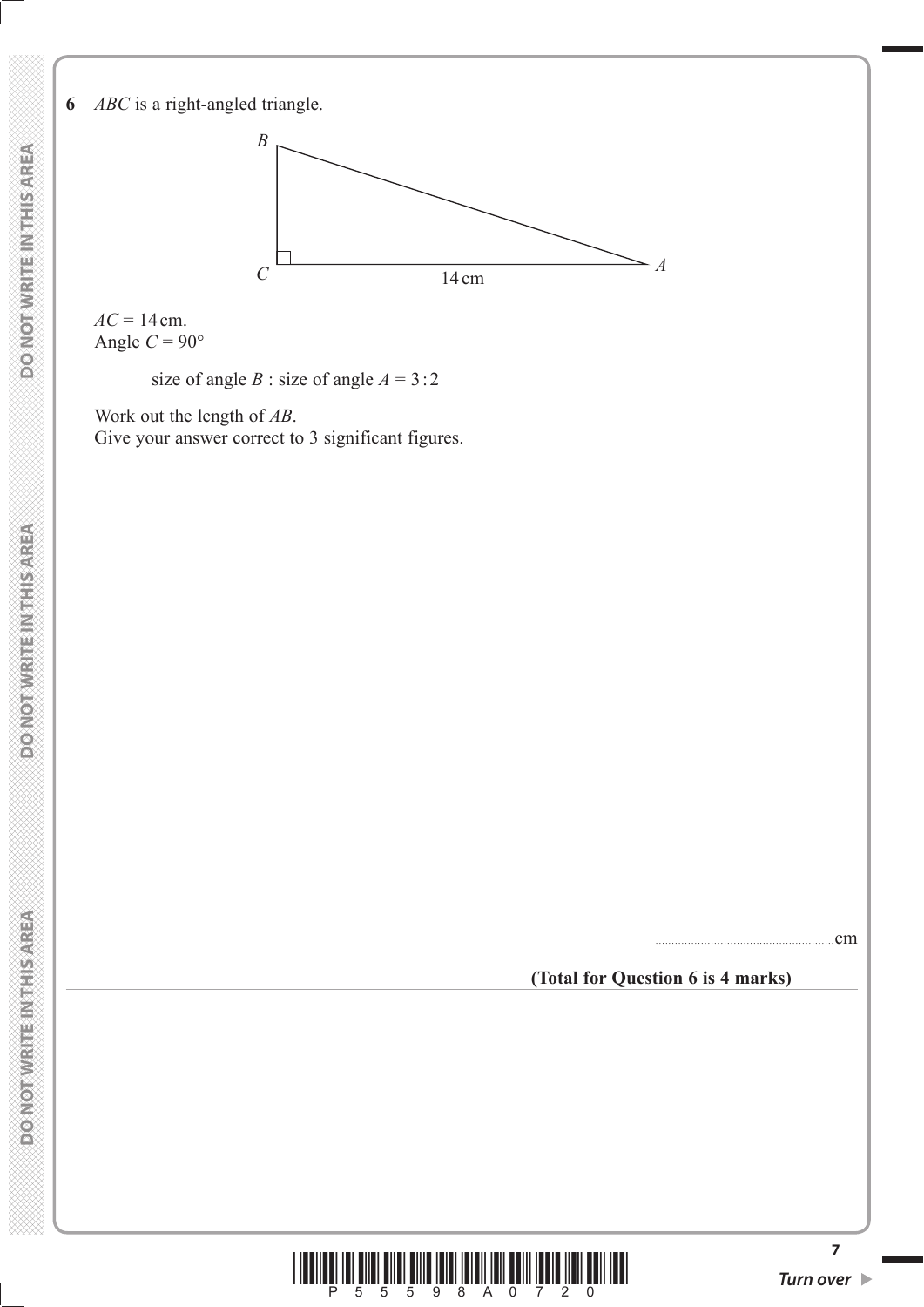**DONOIWRITEIN HEAREA** 

**Speed (***s* **mph) Frequency**  $0 < s \leq 10$  14  $10 < s \le 20$  18  $20 < s \leqslant 30$  26  $30 < s \leq 40$  | 12 Draw a frequency polygon for this information. 30 20 10  $0\frac{E}{0}$ Frequency Speed (mph) 0 10 20 30 40 **(Total for Question 7 is 2 marks)**

**7** The table gives information about the speeds of 70 cars.

\*P55598A0820\*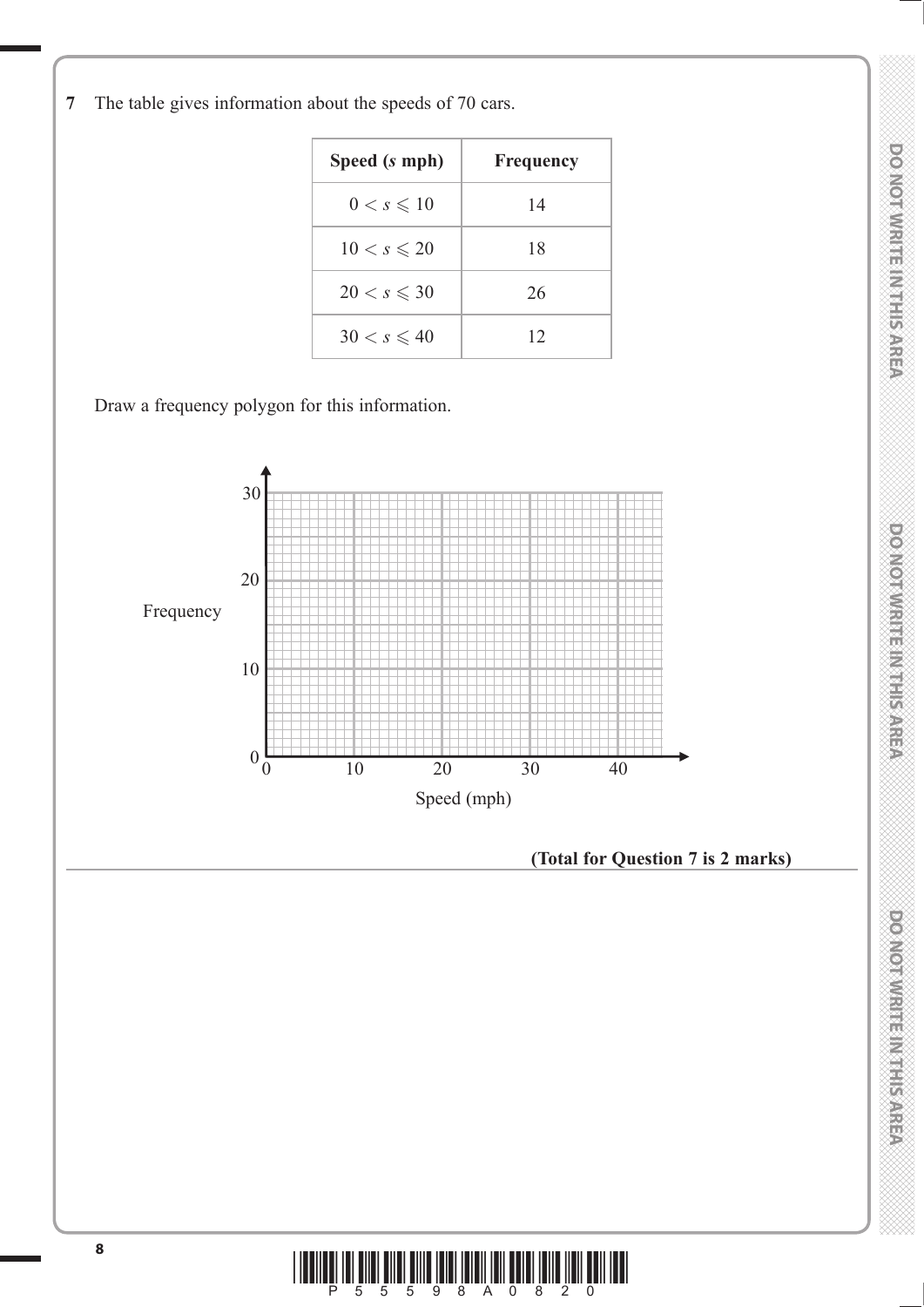**8** The diagram shows a solid metal cuboid.

 The areas of three of the faces are marked on the diagram. The lengths, in cm, of the edges of the cuboid are whole numbers.



 The metal cuboid is melted and made into cubes. Each of the cubes has sides of length 2.5 cm.

Work out the greatest number of these cubes that can be made.

**(Total for Question 8 is 5 marks)**



.......................................................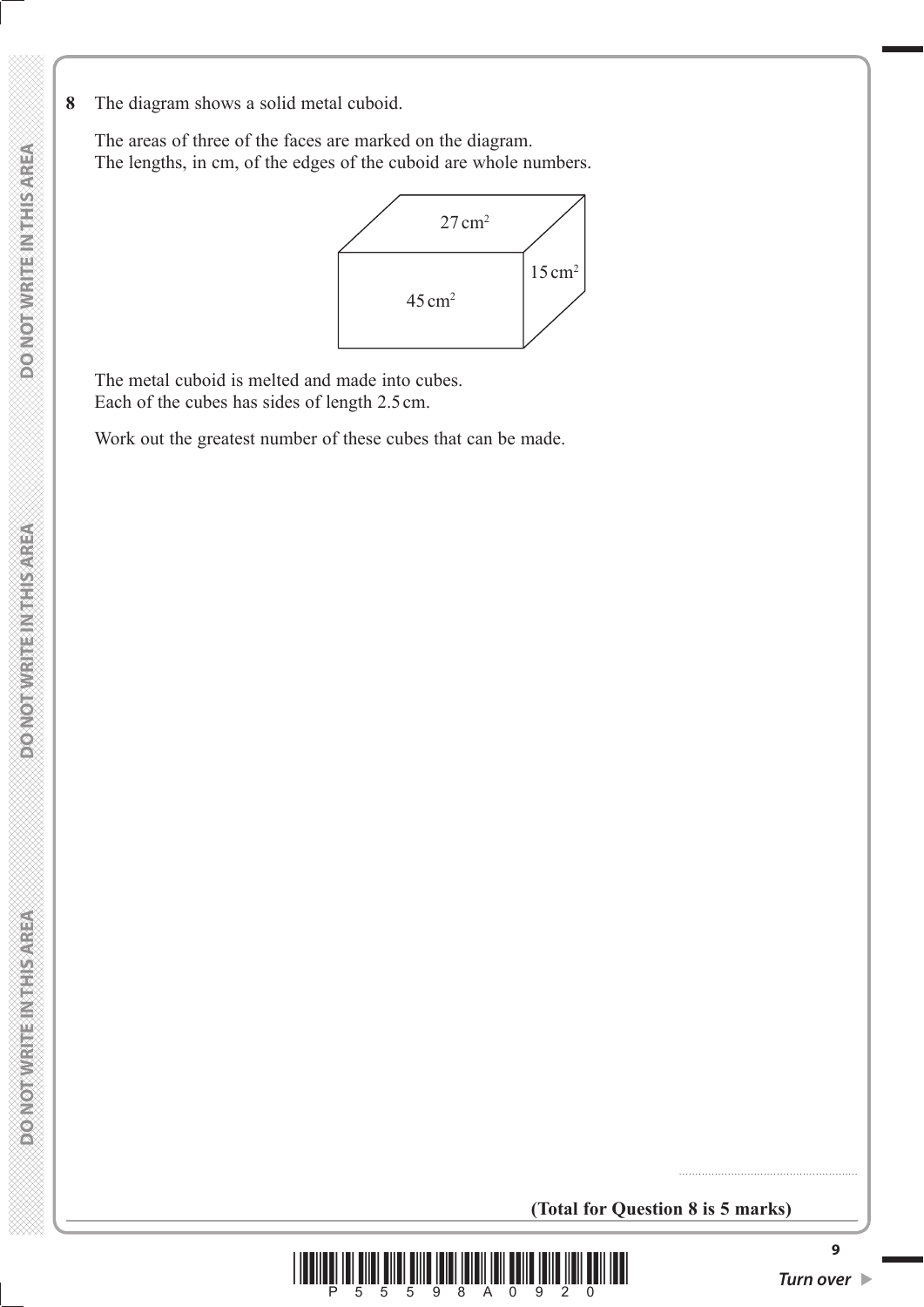....................................................... **(3)**

....................................................... **(2)**

....................................................... **(3)**

**9** (a) Expand and simplify  $(x - 2)(2x + 3)(x + 1)$ 

$$
\frac{y^4 \times y^n}{y^2} = y^{-3}
$$

(b) Find the value of *n*.

(c) Solve  $5x^2 - 4x - 3 = 0$ Give your solutions correct to 3 significant figures.

**(Total for Question 9 is 8 marks)**

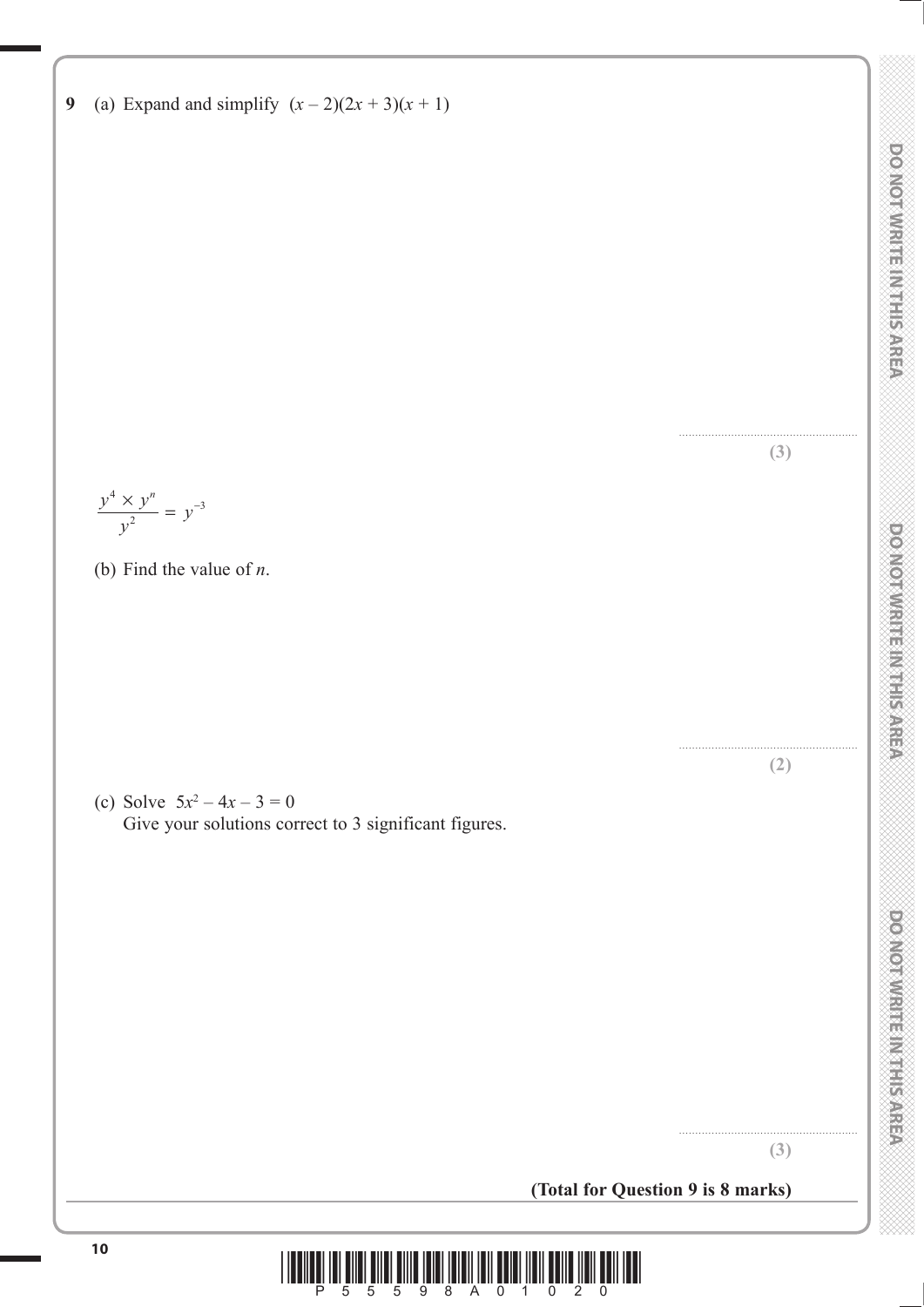**10**  $f(x) = 4\sin x^{\circ}$ 

 (a) Find f(23) Give your answer correct to 3 significant figures.

 $g(x) = 2x - 3$ 

 (b) Find fg(34) Give your answer correct to 3 significant figures.

 $h(x) = (x + 4)^2$ 

Ivan needs to solve the following equation  $h(x) = 25$ 

He writes

 $(x+4)^2 = 25$  $x + 4 = 5$  $x = 1$ 

This is not fully correct.

(c) Explain why.

**(1)**

....................................................... **(1)**

....................................................... **(2)**

**(Total for Question 10 is 4 marks)**



...................................................................................................................................................................................................................................................

...................................................................................................................................................................................................................................................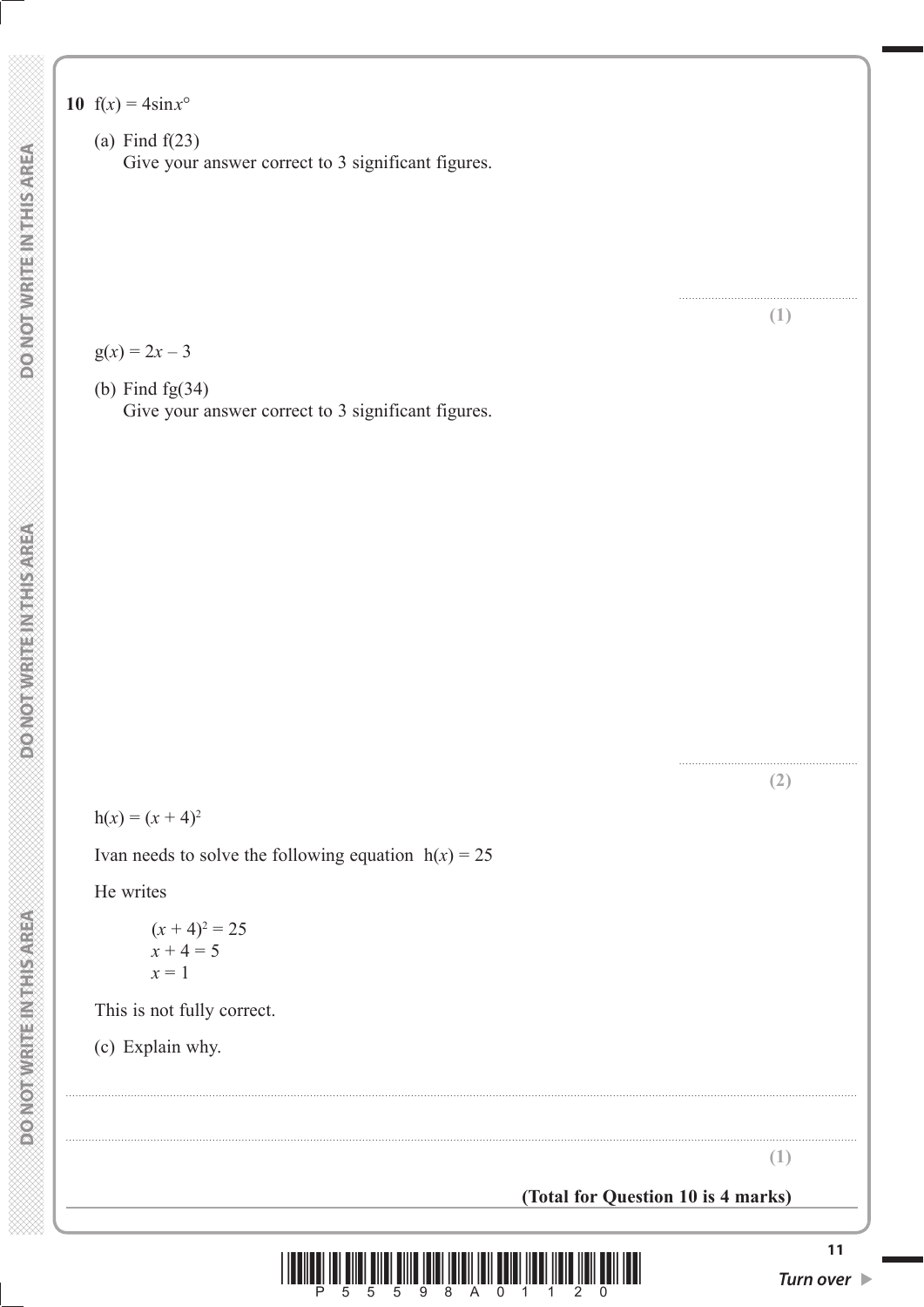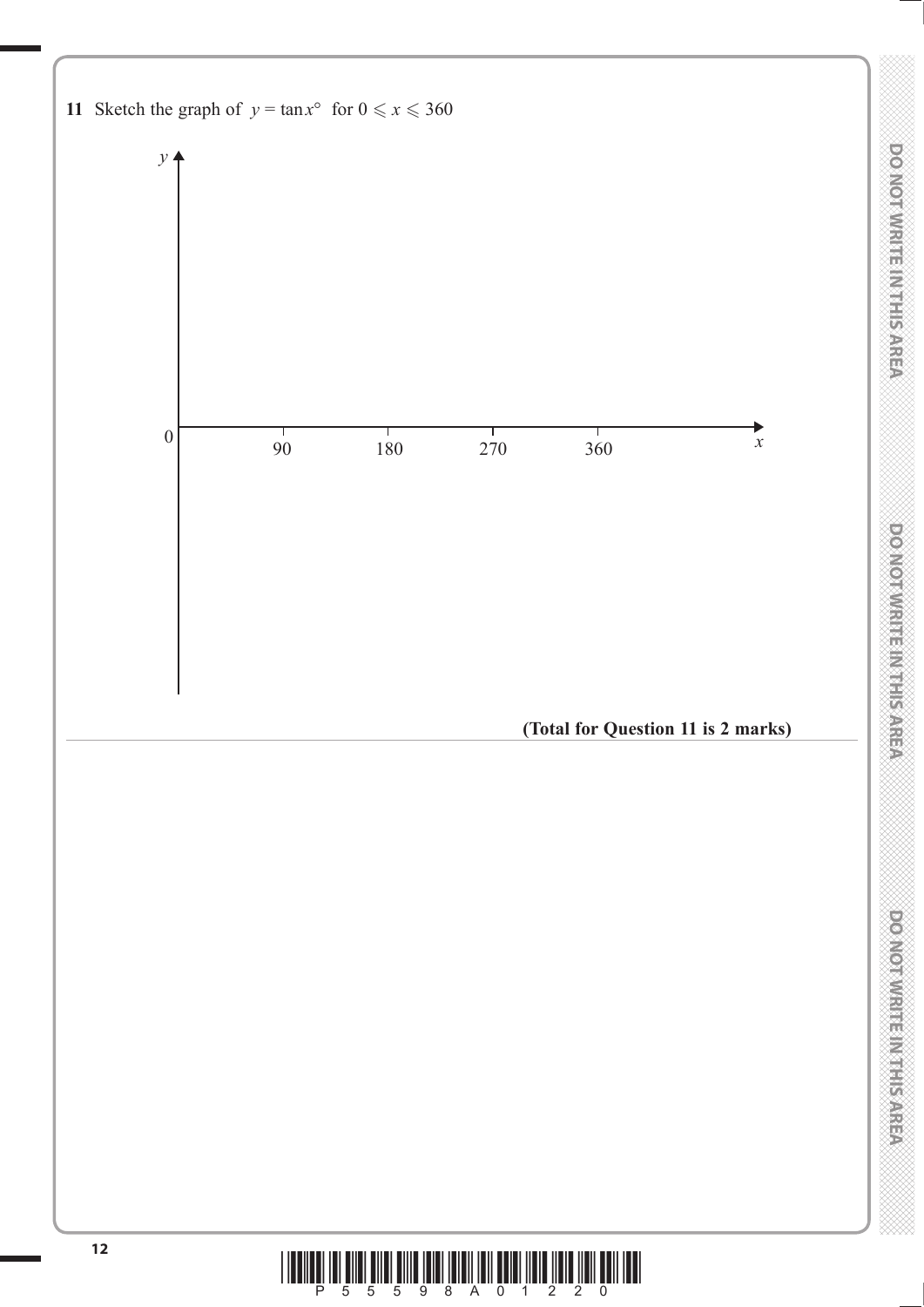**DOMOTIVRITE INTHIS AREA** 

**DO NOT WRITEIN THIS AREA** 



## $AB = 5m$

The vertex *T* is 12 m vertically above the midpoint of *AC*.

Calculate the size of angle *TAC*.

## **(Total for Question 12 is 4 marks)**



 $\circ$ 

.......................................................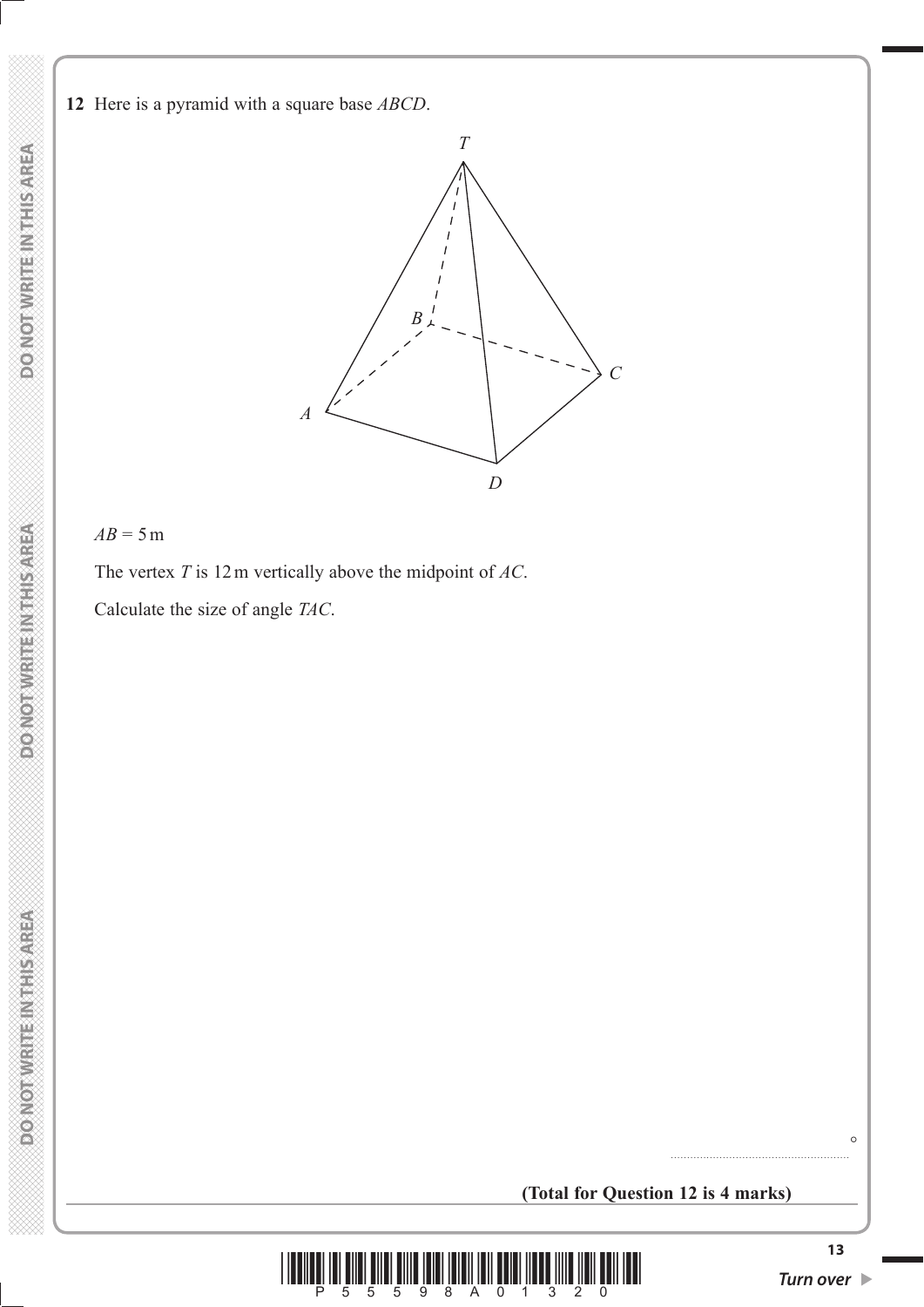**13** The number of animals in a population at the start of year *t* is  $P_t$ The number of animals at the start of year 1 is 400

Given that

 $P_{t+1} = 1.01 P_{t}$ 

work out the number of animals at the start of year 3

**(Total for Question 13 is 2 marks)**

.......................................................

**14** *y* is inversely proportional to  $x^3$ 

 $y = 44$  when  $x = a$ 

Show that  $y = 5.5$  when  $x = 2a$ 

**(Total for Question 14 is 3 marks)**

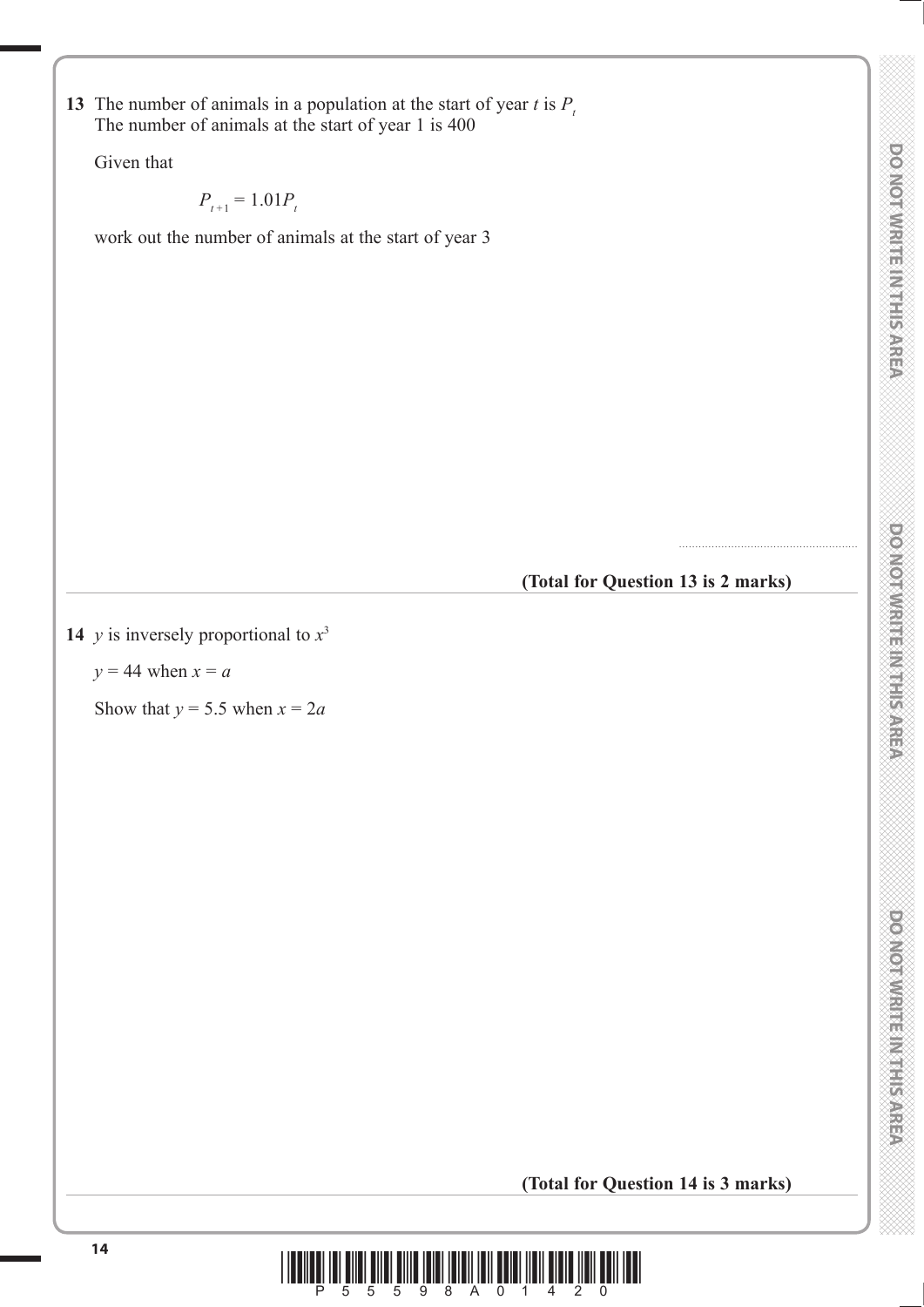**15** Prove algebraically that the difference between the squares of any two consecutive odd numbers is always a multiple of 8

**(Total for Question 15 is 3 marks)**



**DOMOTWIREINTHISMREA** 

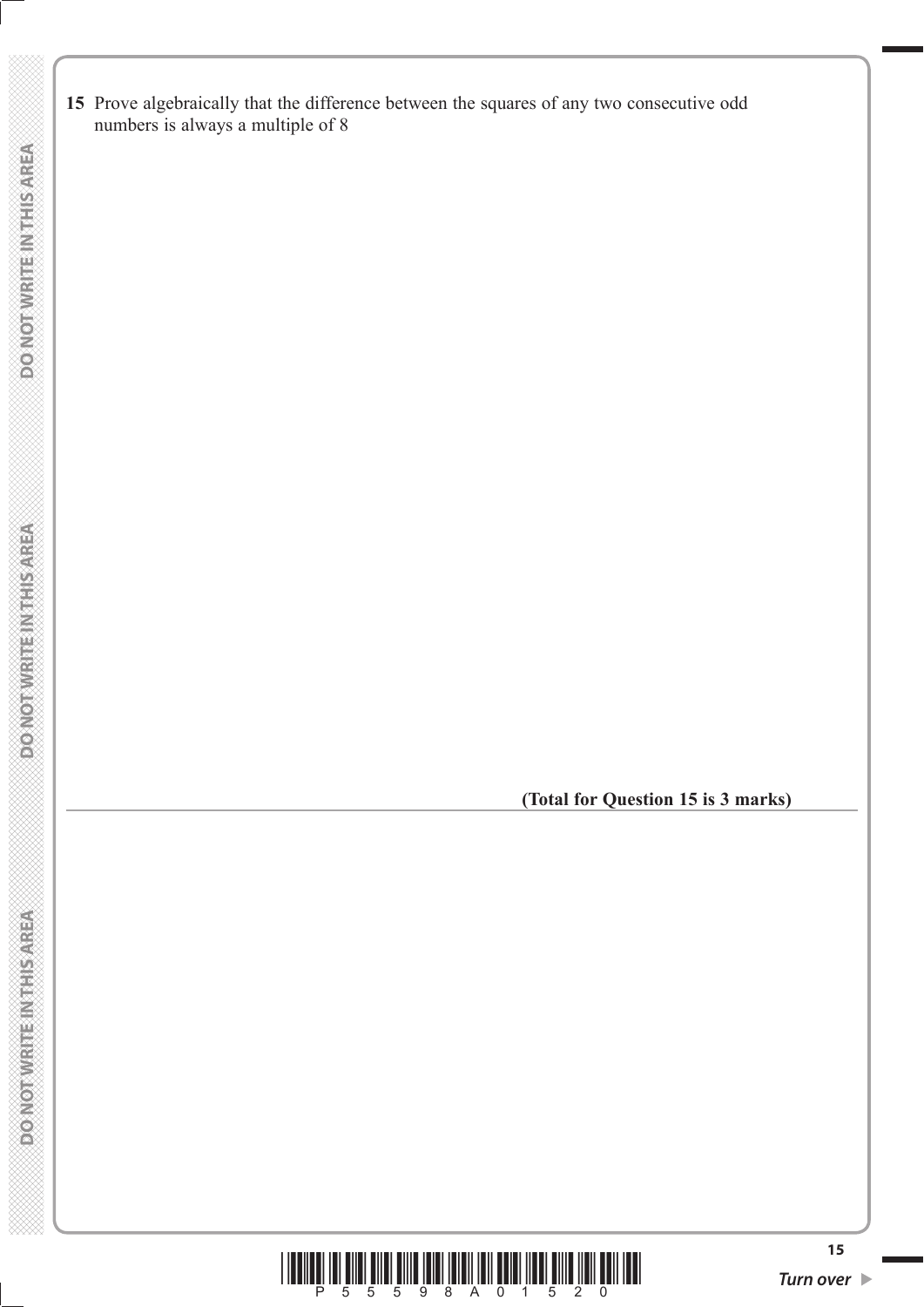**16** Here is a shaded shape *ABCD*.



The shape is made from a triangle and a sector of a circle, centre O and radius 6 cm. *OCD* is a straight line.

 $AD = 14$  cm Angle *AOD* = 140° Angle  $OAD = 24^\circ$ 

 Calculate the perimeter of the shape. Give your answer correct to 3 significant figures.

**(Total for Question 16 is 5 marks)**

.......................................................cm

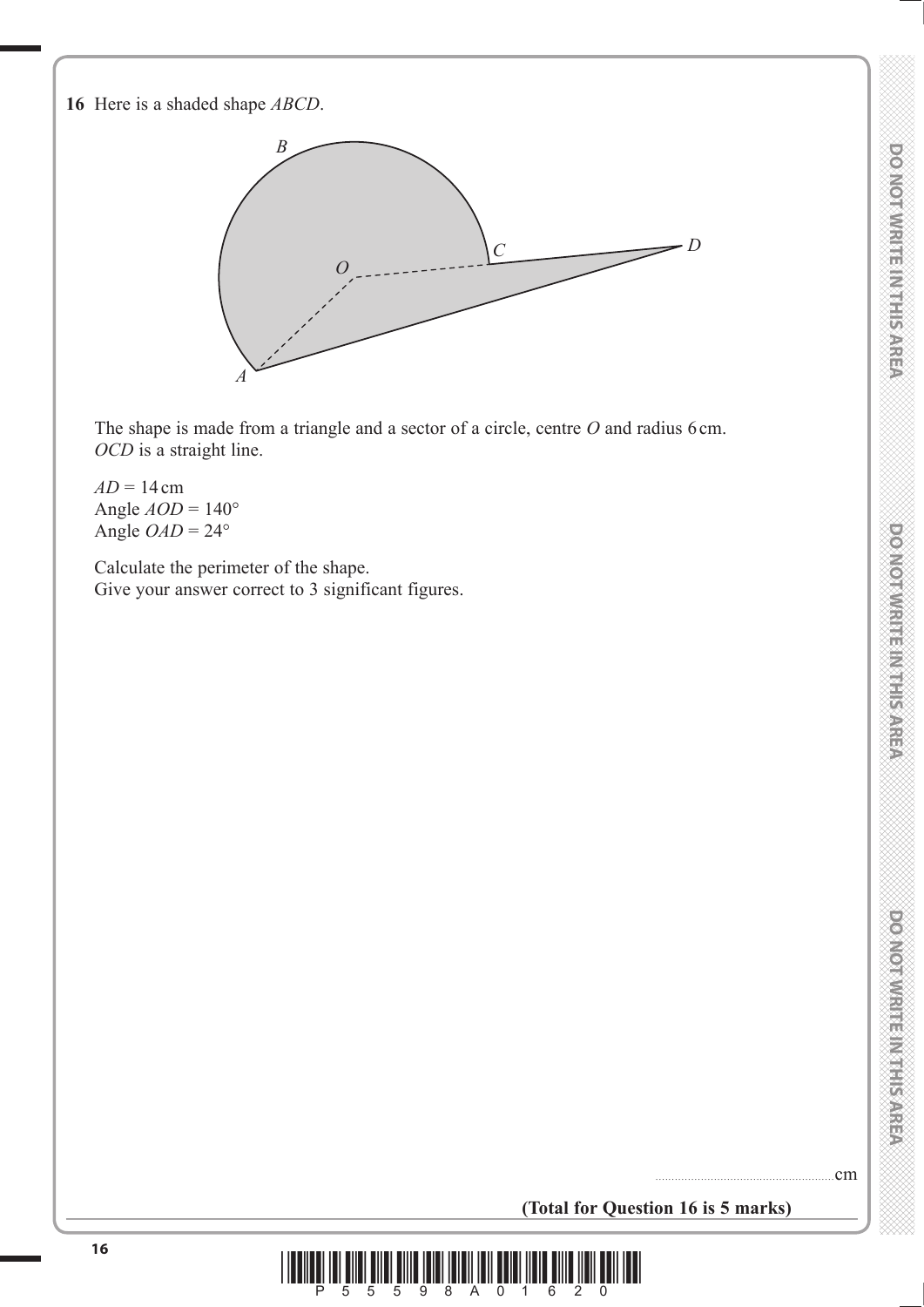**17** The table shows information about the distances 570 students travelled to a university open day.

| Distance ( <i>d</i> miles) | <b>Frequency</b> |
|----------------------------|------------------|
| $0 < d \leqslant 20$       | 120              |
| $20 < d \leqslant 50$      | 90               |
| $50 < d \le 80$            | 120              |
| $80 < d \le 150$           | 140              |
| $150 < d \le 200$          | 100              |

(a) Draw a histogram for the information in the table.

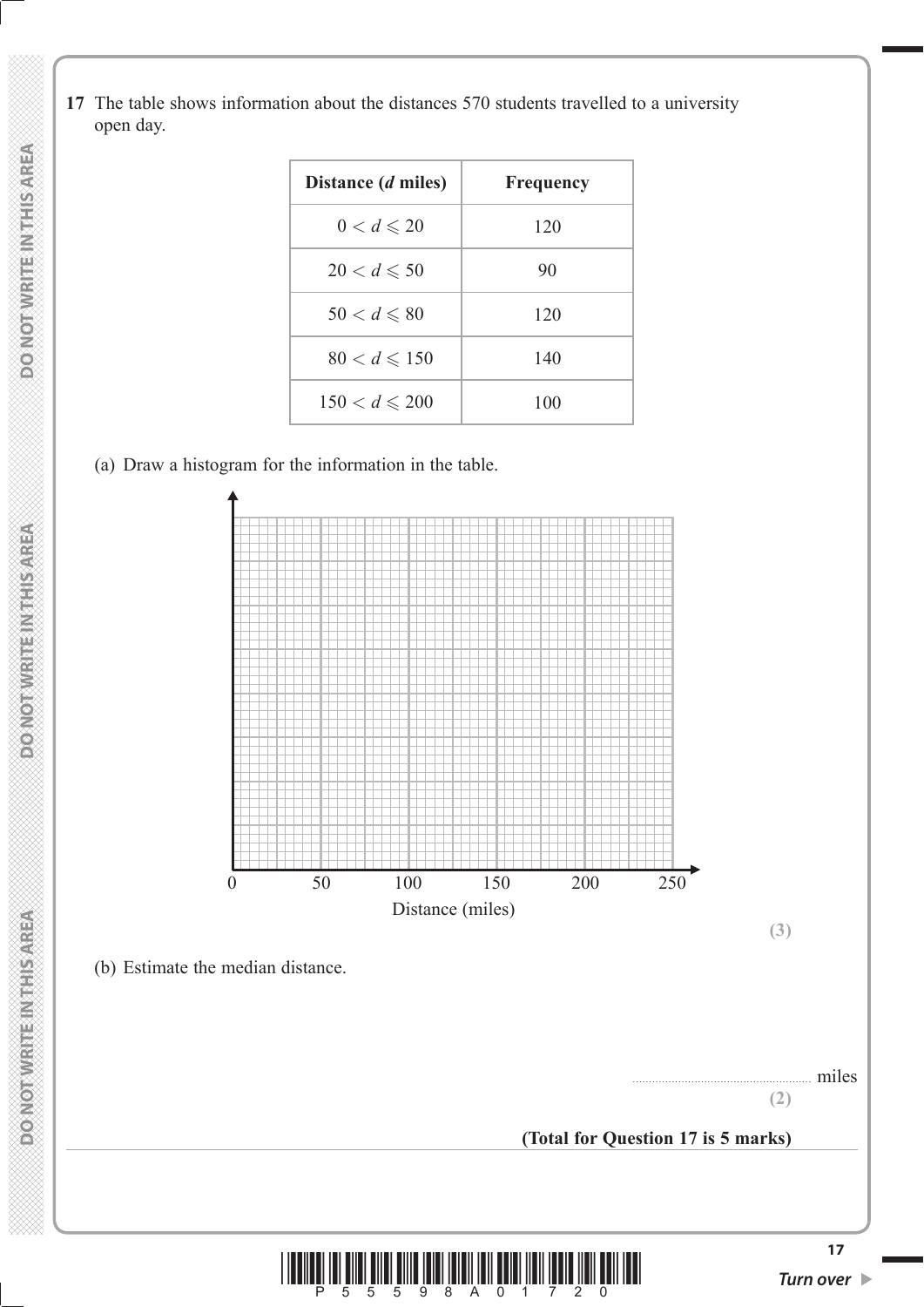**18** A high speed train travels a distance of 487 km in 3 hours.

 The distance is measured correct to the nearest kilometre. The time is measured correct to the nearest minute.

 By considering bounds, work out the average speed, in km/minute, of the train to a suitable degree of accuracy.

You must show all your working and give a reason for your answer.

.km/minute

**(Total for Question 18 is 5 marks)**

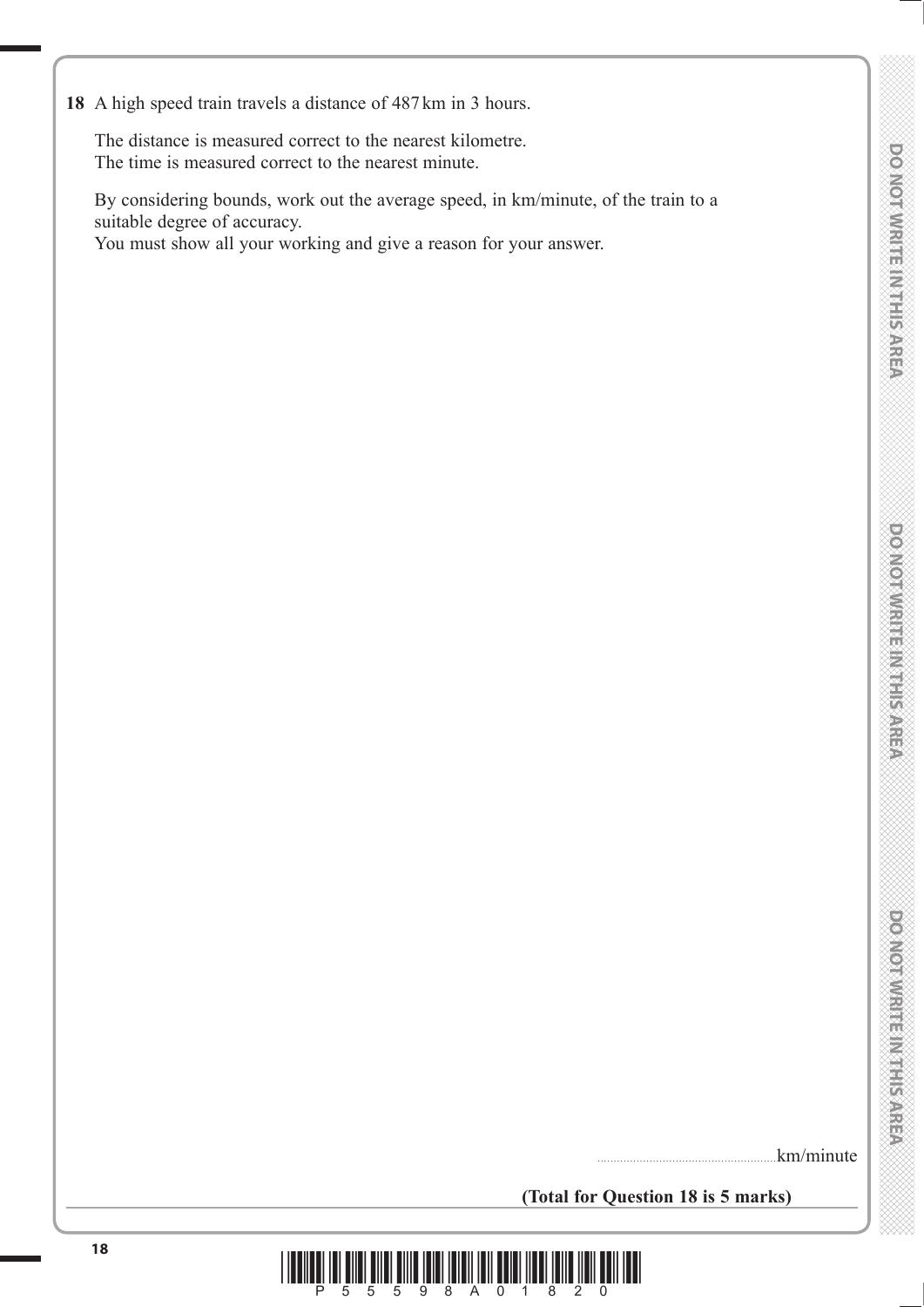**19** Solve algebraically the simultaneous equations

$$
2x^2 - y^2 = 17
$$
  

$$
x + 2y = 1
$$

**(Total for Question 19 is 5 marks)**

.............................................................................................................................................